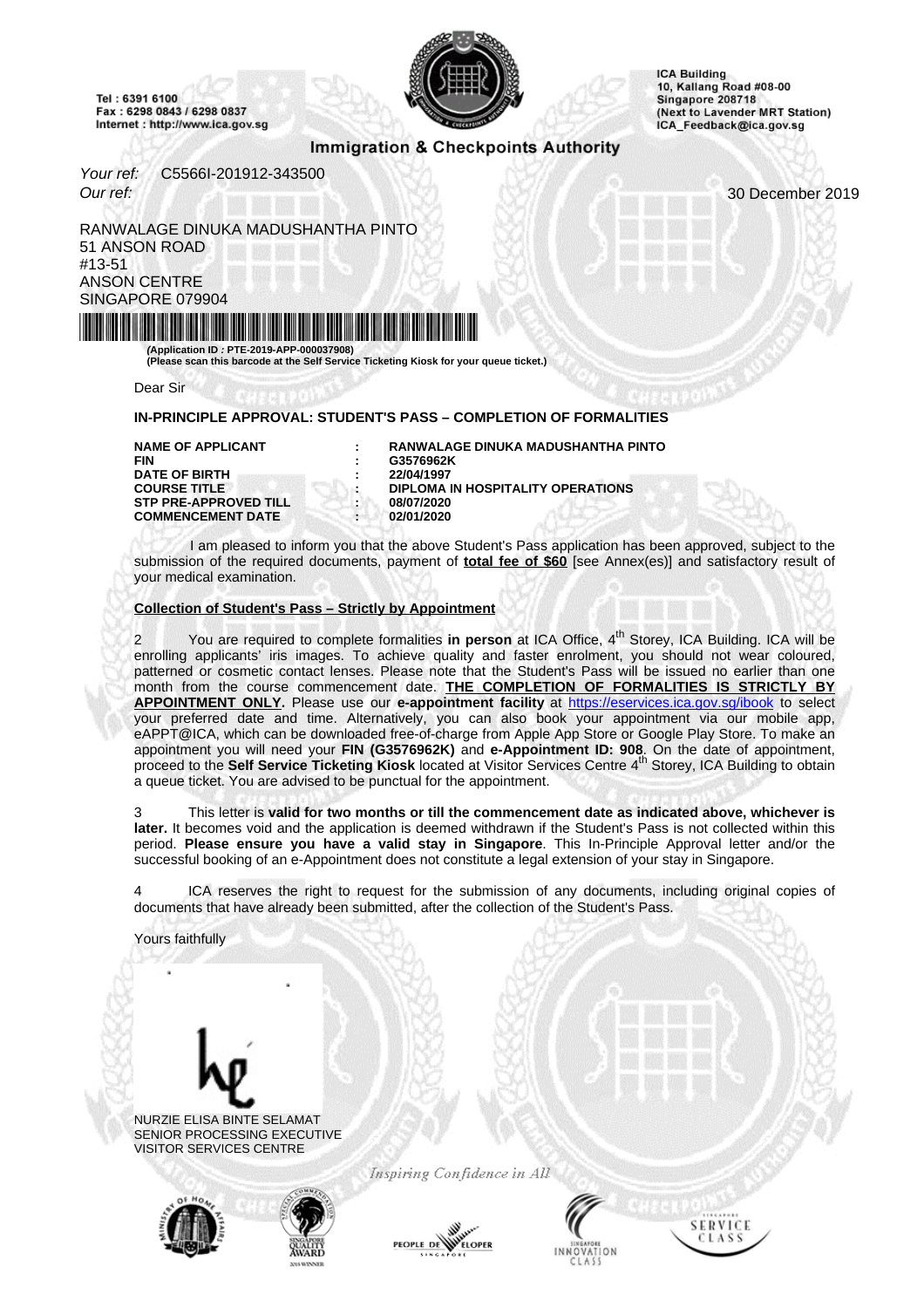$1a$ ) An e-appointment booking can be made 1 day after the date of this letter.

b) The e-appointment window available for booking is up to 1 month before the course commencement date till the expiry of this letter.





Inspiring Confidence in All



*<u>AWARI</u>* 







end V

la X